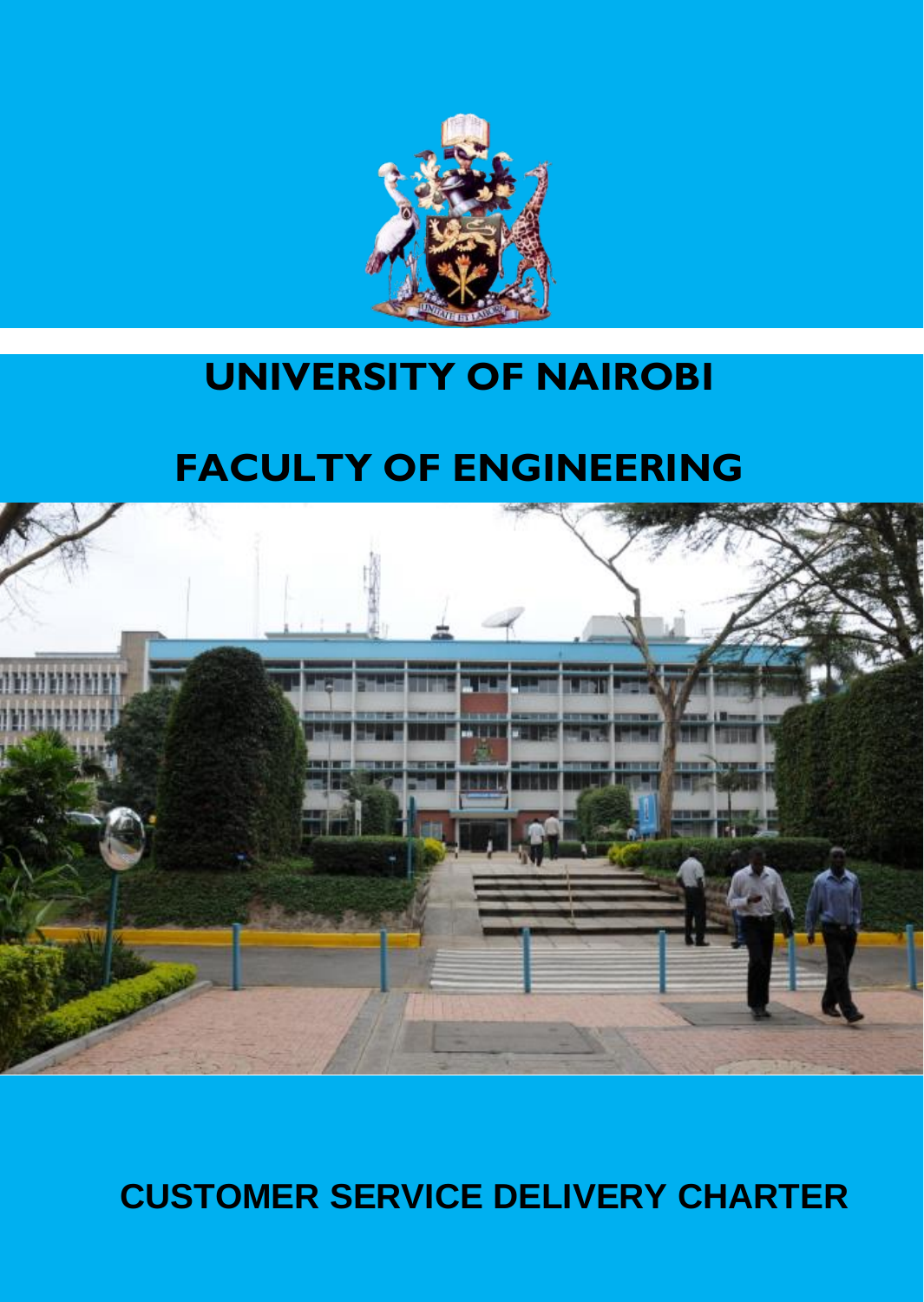

# **FACULTY OF ENGINEERING**

# **CUSTOMER SERVICE DELIVERY CHARTER**

**© FACULTY OF ENGINEERING, 2021**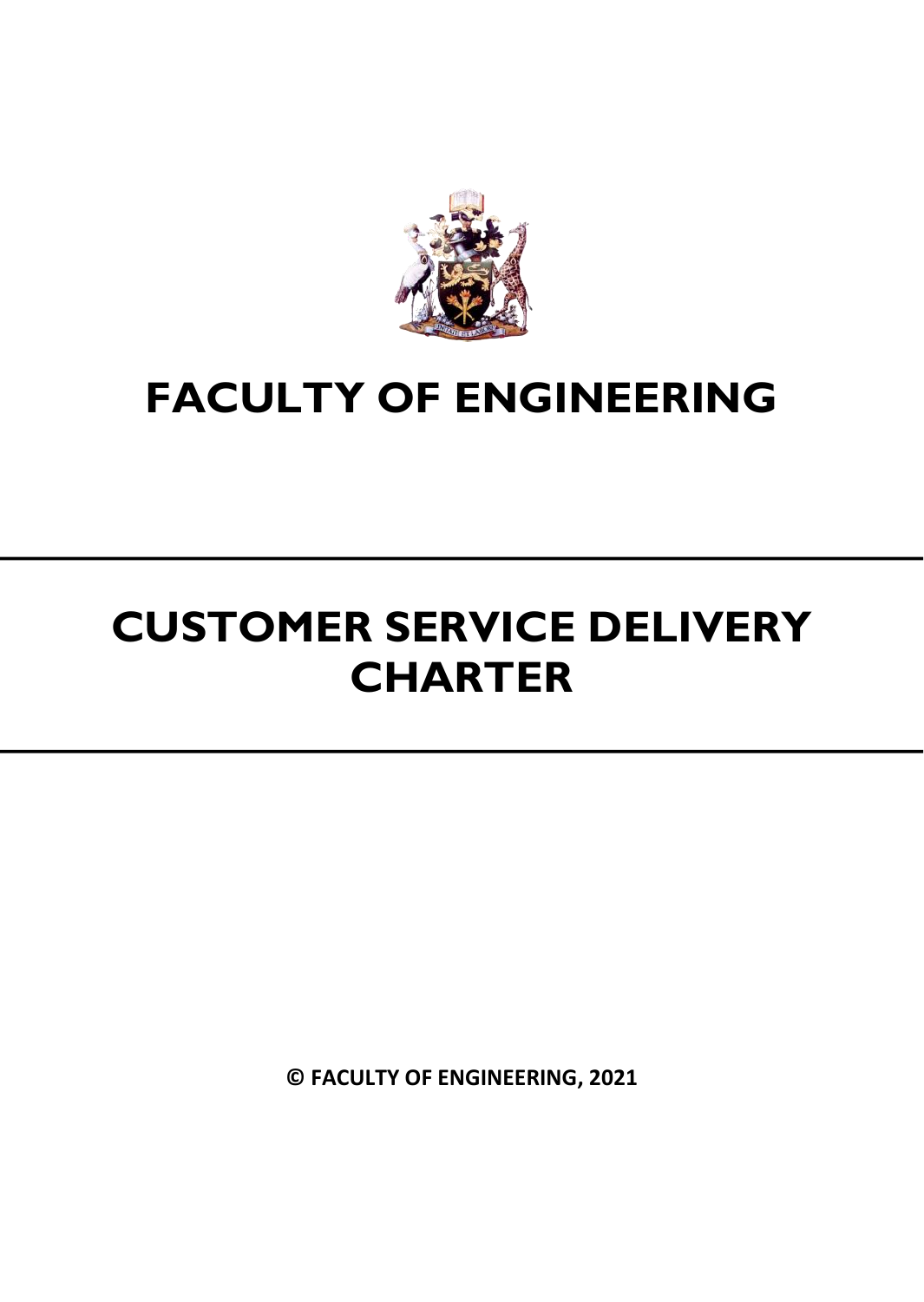## **TABLE OF CONTENT**

| 1.0  |                                                     |  |
|------|-----------------------------------------------------|--|
|      |                                                     |  |
|      |                                                     |  |
|      |                                                     |  |
|      |                                                     |  |
| 2.0. |                                                     |  |
|      |                                                     |  |
| 3.0. |                                                     |  |
|      |                                                     |  |
|      |                                                     |  |
|      |                                                     |  |
|      |                                                     |  |
|      |                                                     |  |
| 4.0  |                                                     |  |
| 5.0. |                                                     |  |
| 6.0. |                                                     |  |
| 7.0. | REVIEW OF THE CUSTOMER SERVICE DELIVERY CHARTER  18 |  |
| 8.0. |                                                     |  |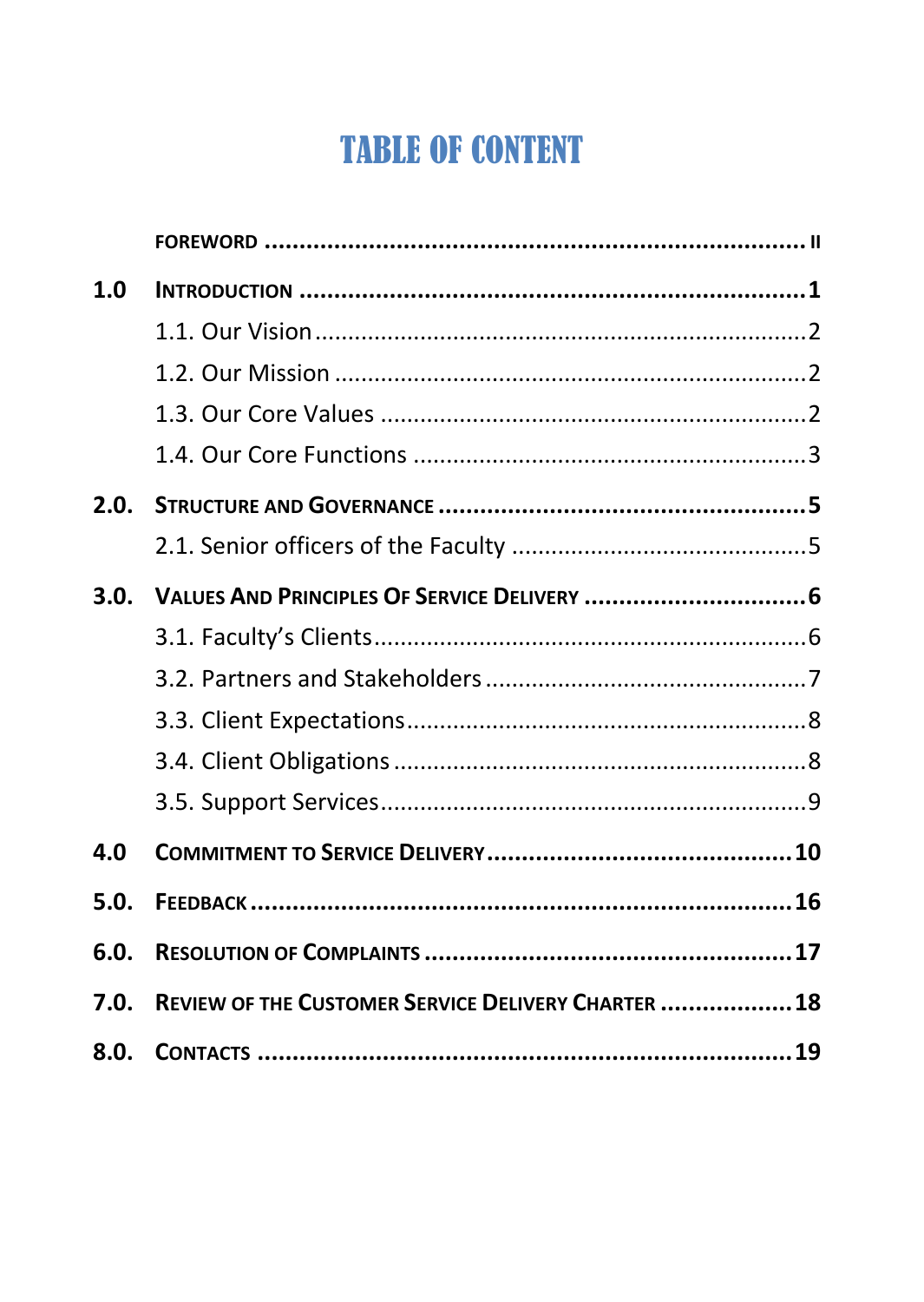### <span id="page-3-0"></span>**FOREWORD**



This revised Customer Service Delivery Charter represents an improvement in quality and standards of various services offered at the Faculty of Engineering. As a globally competitive institution, we care about the satisfaction of our customers and value their loyalty.

This is a promise to our customers and stakeholders that we shall deliver on our commitment to provide reliable and

excellent service. The Charter outlines the rights and responsibilities of customers.

The Charter is reviewed after every five years after taking into account the valued feedbacks from stakeholders. Continuous assessment and monitoring will be carried out and reported in our performance evaluation reports.

The Faculty acknowledges that great customer service entails benchmarking with the best practices in the industry, having a pleasant attitude, being knowledgeable, innovative, and resourceful in our service delivery

**ENG. PROF. AYUB N. GITAU DEAN, FACULTY OF ENGINEERING**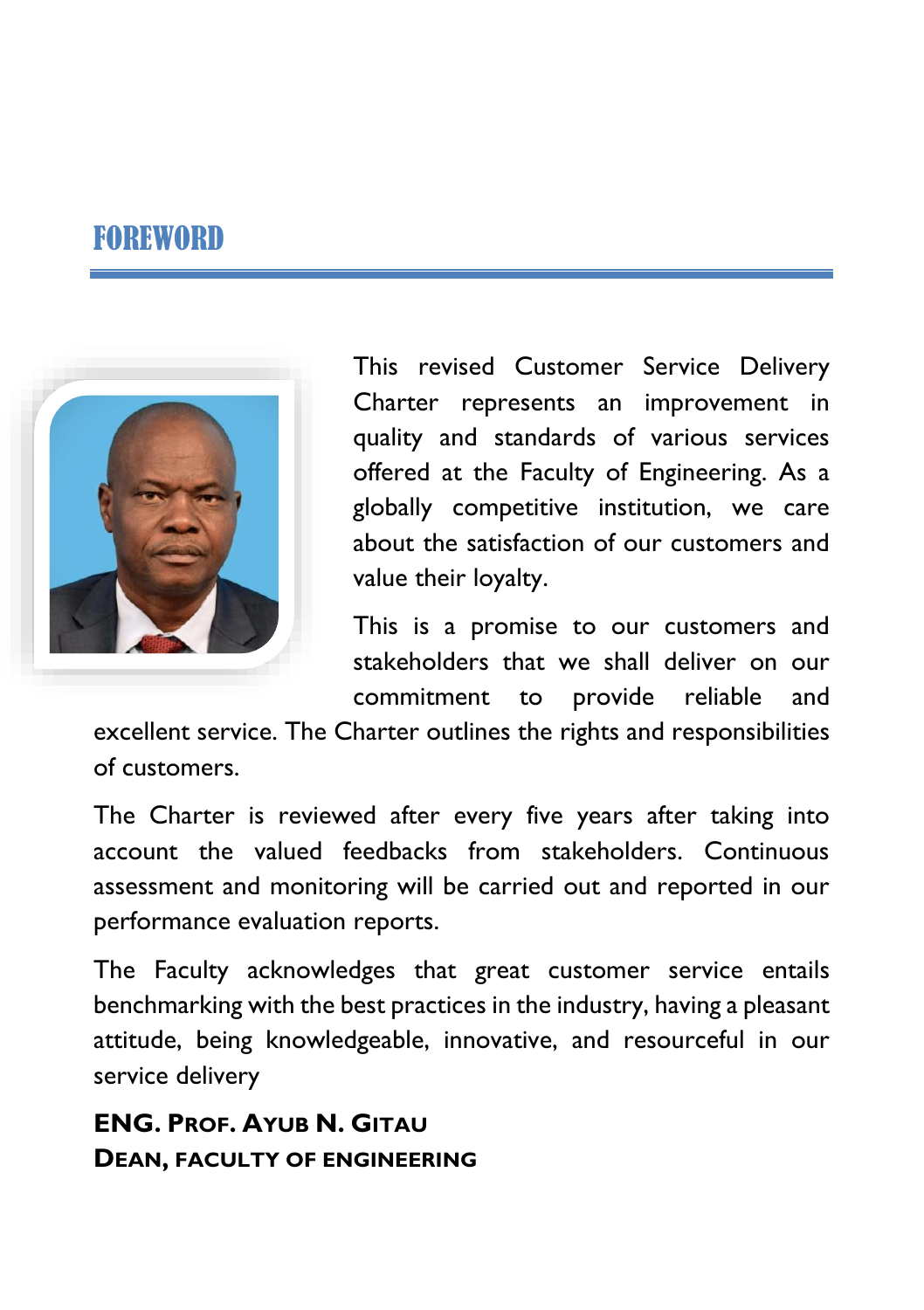#### <span id="page-4-0"></span>**INTRODUCTION**

The philosophy behind public service delivery charters is that the client is informed in advance about what services are expected, required and demanded from a public institution. In the context of Kenya Public Service, the philosophy draws its basis from Chapter 232 of the Constitution of Kenya (2010) that provides for the values and principles of public service for all state organs and corporations. Similarly, the Public Service (Values and Principles) Act of 2015 provides a code for values and principles to guide in delivery of service. Indeed, Clause 7 (6) (a) of the Act requires that every public institution develops standards for responsive, prompt, effective, impartial and equitable provision of services. These values shall bind the University in providing a discourse that will not only be adaptive but also transformational in articulating the general interests of clients and stakeholders. Further, in its quest to reaffirm ethics and professionalism in provision of service, the University shall be guided by its core values of freedom of thought and expression, excellence, care, good governance, innovativeness and creativity, and partnership and teamwork.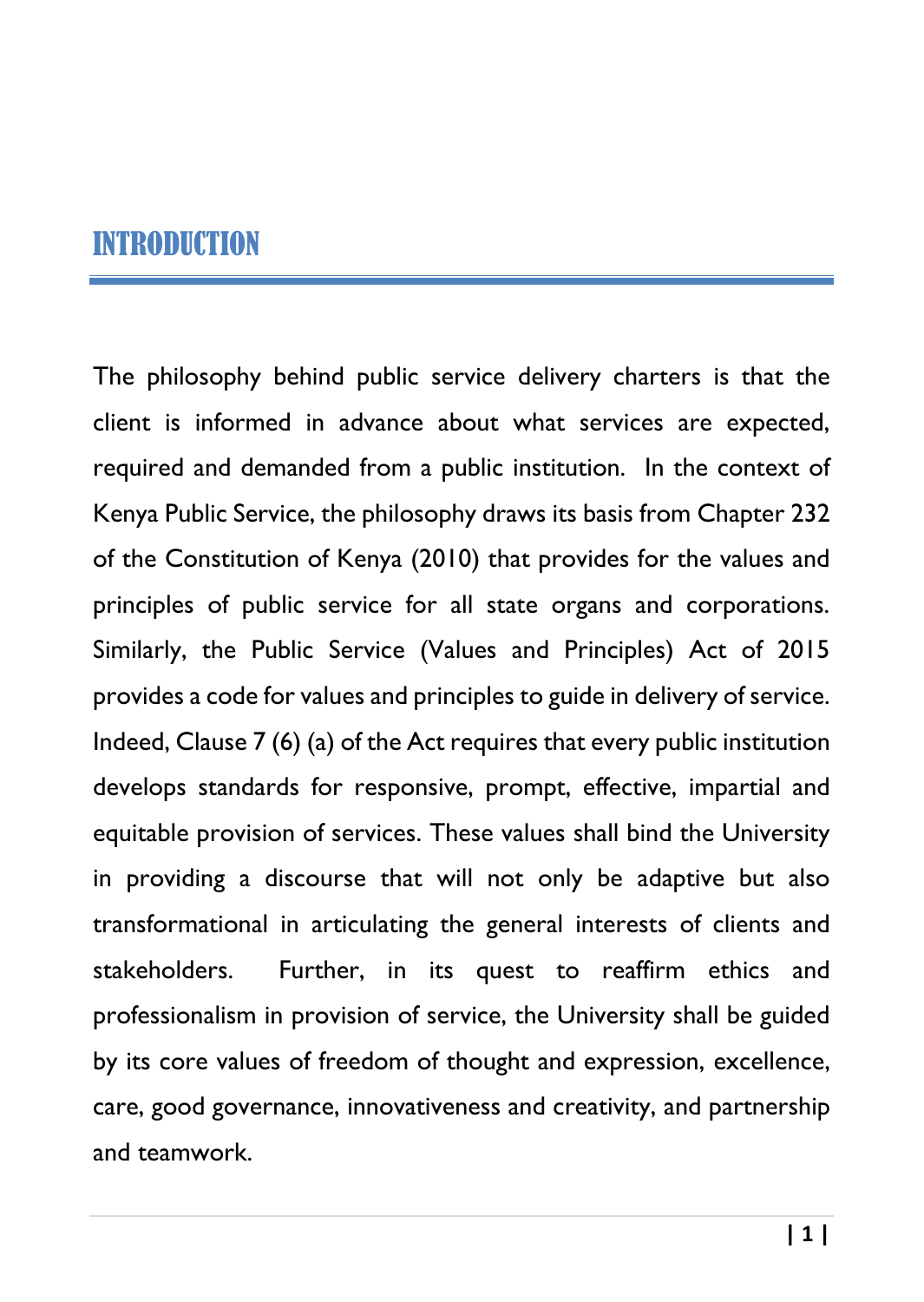#### <span id="page-5-0"></span>**1.1. Our Vision**

<span id="page-5-1"></span>A World Class Centre of professional excellence in creativity and innovation.

#### **1.2. Our Mission**

<span id="page-5-2"></span>To train Professionals in the disciplines of Engineering and Technology through innovative teaching and research.

#### **1.3. Our Core Values**

The Faculty commits itself to fully adhere to the National Values and Principles of Governance as espoused in articles 10 and 232 of the Constitution of Kenya.

In our quest for timely provision of quality service, we shall be guided by the core values, as contained in the University's Strategic Plan (2018  $-2023$ :

- **Freedom of thought and expression:** We shall promote and defend freedom of thought and expression in all our academic inquiry and activities.
- **Excellence:** Our actions and interactions shall be guided by high standards and sustained endurance for excellence.
- **Care:** We foster a leadership culture that cares, is peoplefocused, that connects to and is responsive to the needs of internal and external customers, and promotes stewardship over University resources on behalf of beneficiaries.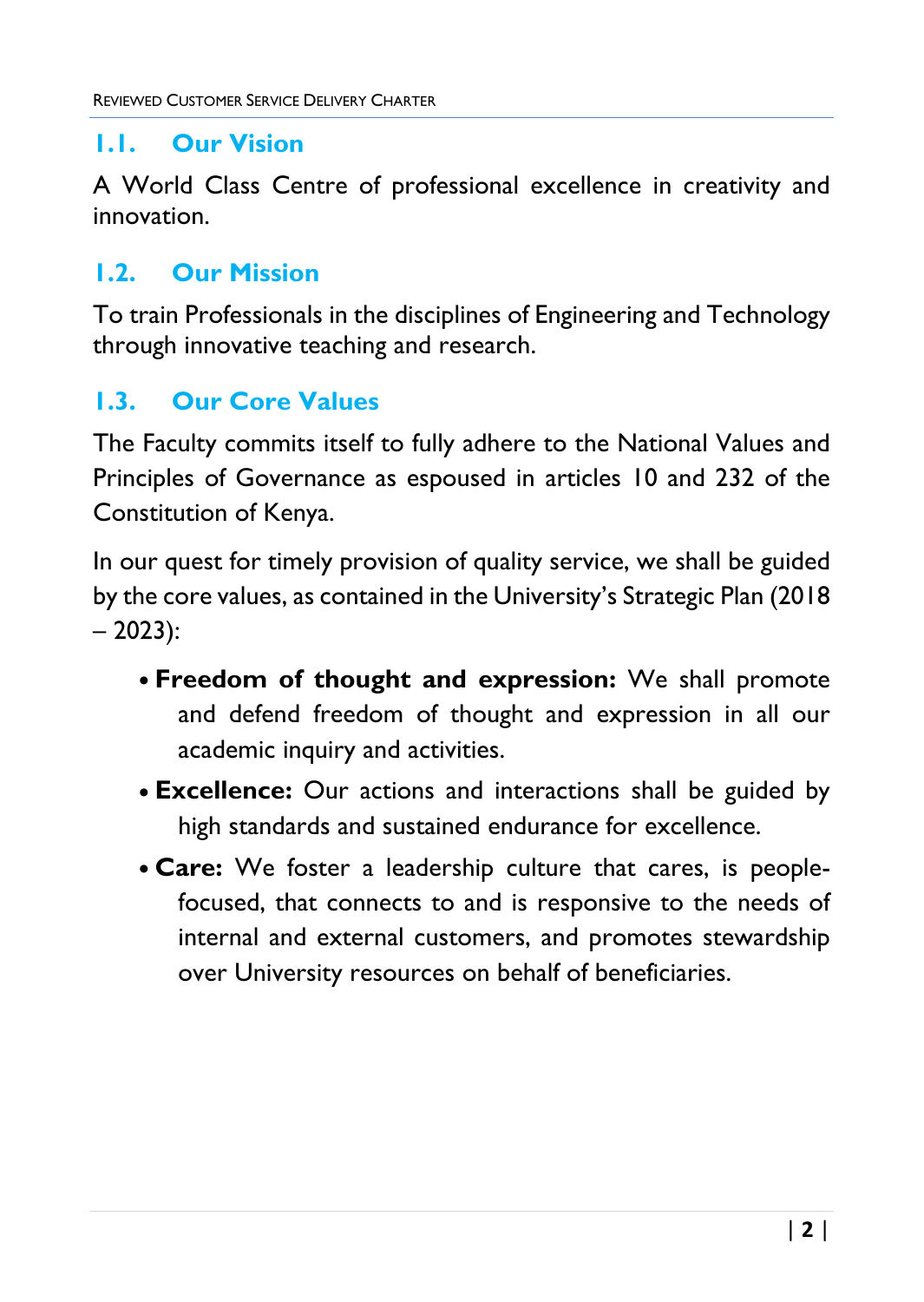- **Good governance:** We shall be guided by the national values and principles of governance as specified under Articles 10 and 232 of the Constitution. These include integrity; transparency; accountability; inclusiveness; high standards of professional ethics; efficient, effective and economic use of resources; and responsive, prompt, effective, impartial and equitable provision of services. We shall adhere to *Mwongozo*; the code of governance for state corporations (2015).
- **Innovativeness and creativity:** Innovation and creativity shall be our hallmark in delivering value to our customers.
- **Partnership and teamwork:** We foster work culture characterized by teamwork and partnership with both internal and external stakeholders.

#### <span id="page-6-0"></span>**1.4. Our Core Functions**

- **Teaching and Learning:** The Faculty offers innovative, relevant and market-driven academic programmes, at undergraduate and postgraduate levels.
- **Research:** The Faculty provides a conducive environment for quality research that contributes to the development of the society through the generation, preservation, dissemination and application of knowledge.
- **Consultancy:** The Faculty has integrated consultancy within its mandate.
- **Community Service:** The Faculty engages in community programmes and activities as part of its corporate social responsibility.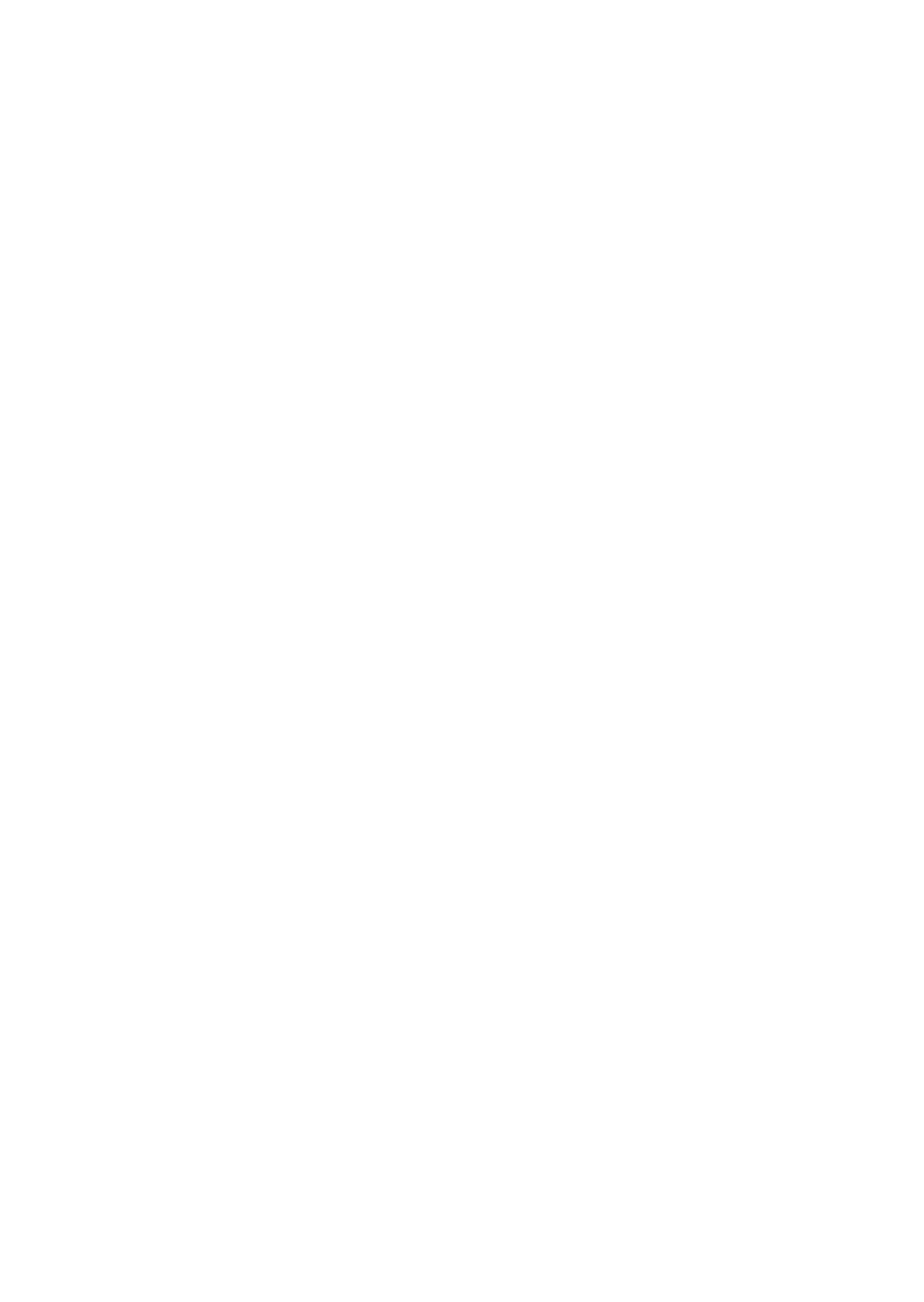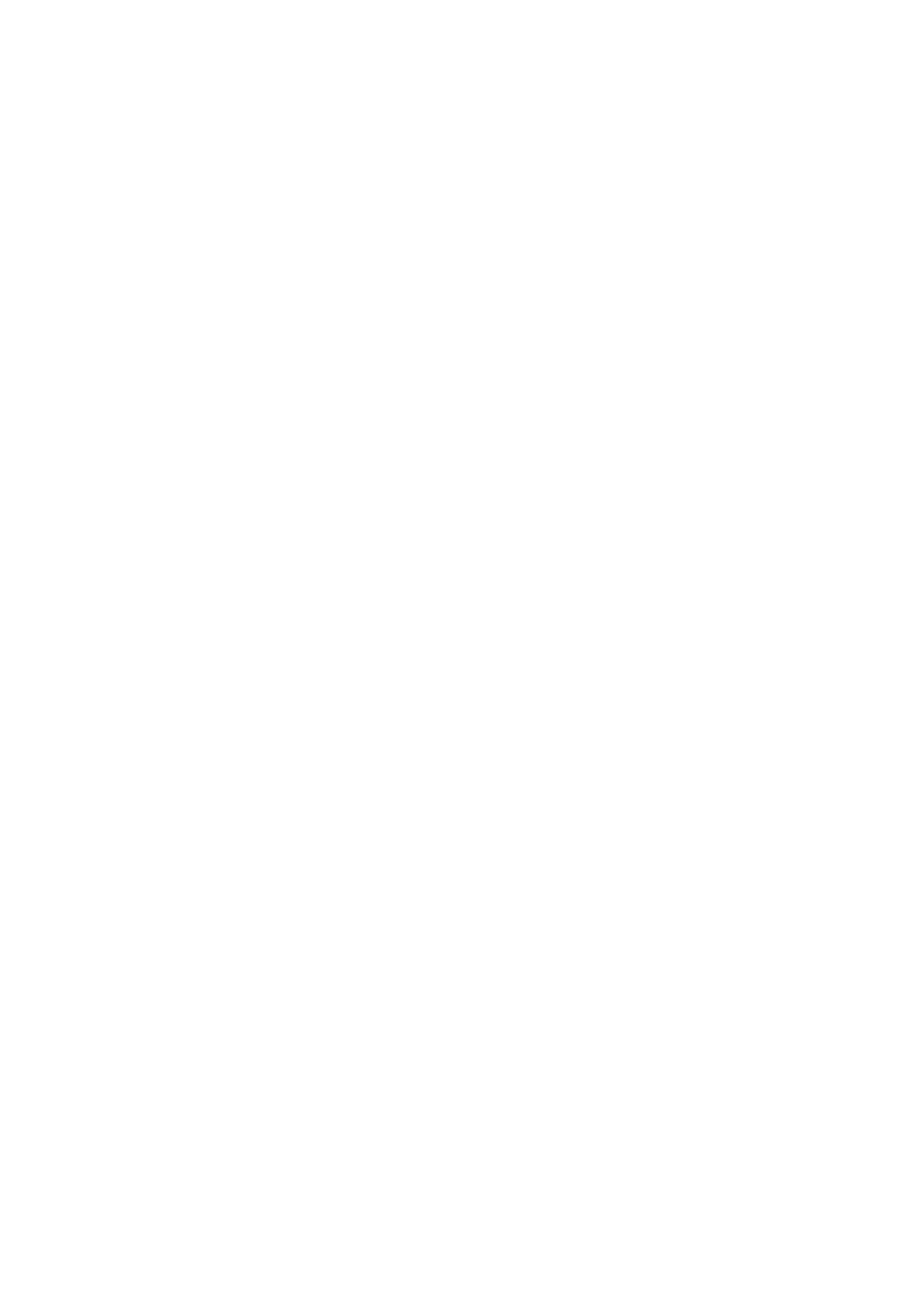#### <span id="page-10-0"></span>2.0. STRUCTURE AND GOVERNANCE OF THE FACULTY

The University of Nairobi is a corporate body constituted in accordance with the Universities Act No. 42 of 2012 and the University of Nairobi Charter, 2013.

The Faculty of Engineering (FoE) is the premier Engineering Institution in Kenya and the region and it is known for excellence in engineering education. It was established in 1956. The Faculty of Engineering has grown to a student enrolment of over 4500 undergraduates who pursue programs accredited by the professional bodies in five departments leading to the award of Bachelor of Science degrees in Civil Engineering, Electrical and Electronics Engineering, Mechanical Engineering, Biosystems Engineering and Geospatial Engineering.

#### <span id="page-10-1"></span>**2.1. Senior Officers of the Faculty**

- **The Faculty Dean:** is the titular head of the Faculty.
- **Chairmen of Department:** chairpersons of all Departments in the Faculty.
- **The Faculty Registrar/Secretary:** is the administrative head of the Faculty.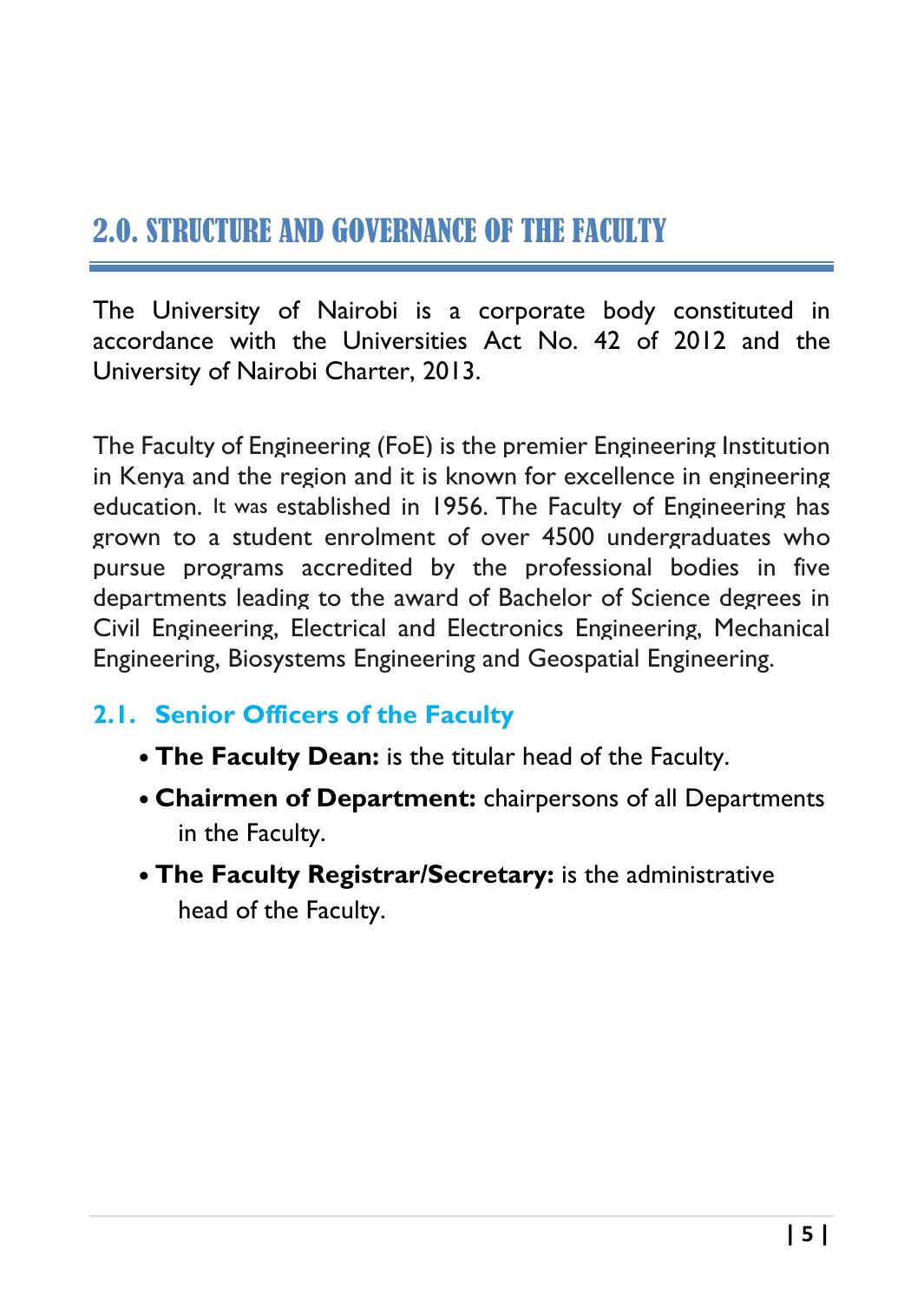#### <span id="page-11-0"></span>3.0. VALUES AND PRINCIPLES OF SERVICE DELIVERY

In our service delivery we pledge to:

- Maintain high standards of professional ethics;
- Use resources efficiently, effectively and economically;
- Provide service which is responsive, prompt, effective, impartial and equitable;
- Involve stakeholders in the process of policy and decision making;
- Be accountable for administrative actions and decisions;
- Be transparent in the provision of timely and accurate information to the public;
- Ensure fair competition and merit as the basis of appointments and promotions;
- Observe representation of Kenya's diverse communities;
- Provide adequate and equal opportunities for appointment, training and advancement of men and women, members of all ethnic groups, and persons with disabilities, and
- Maintain an effective internal conflict resolution mechanism.

#### <span id="page-11-1"></span>**3.1. Faculty's Clients**

Faculty's clients consist of:

- Students,
- Employees,
- Parents,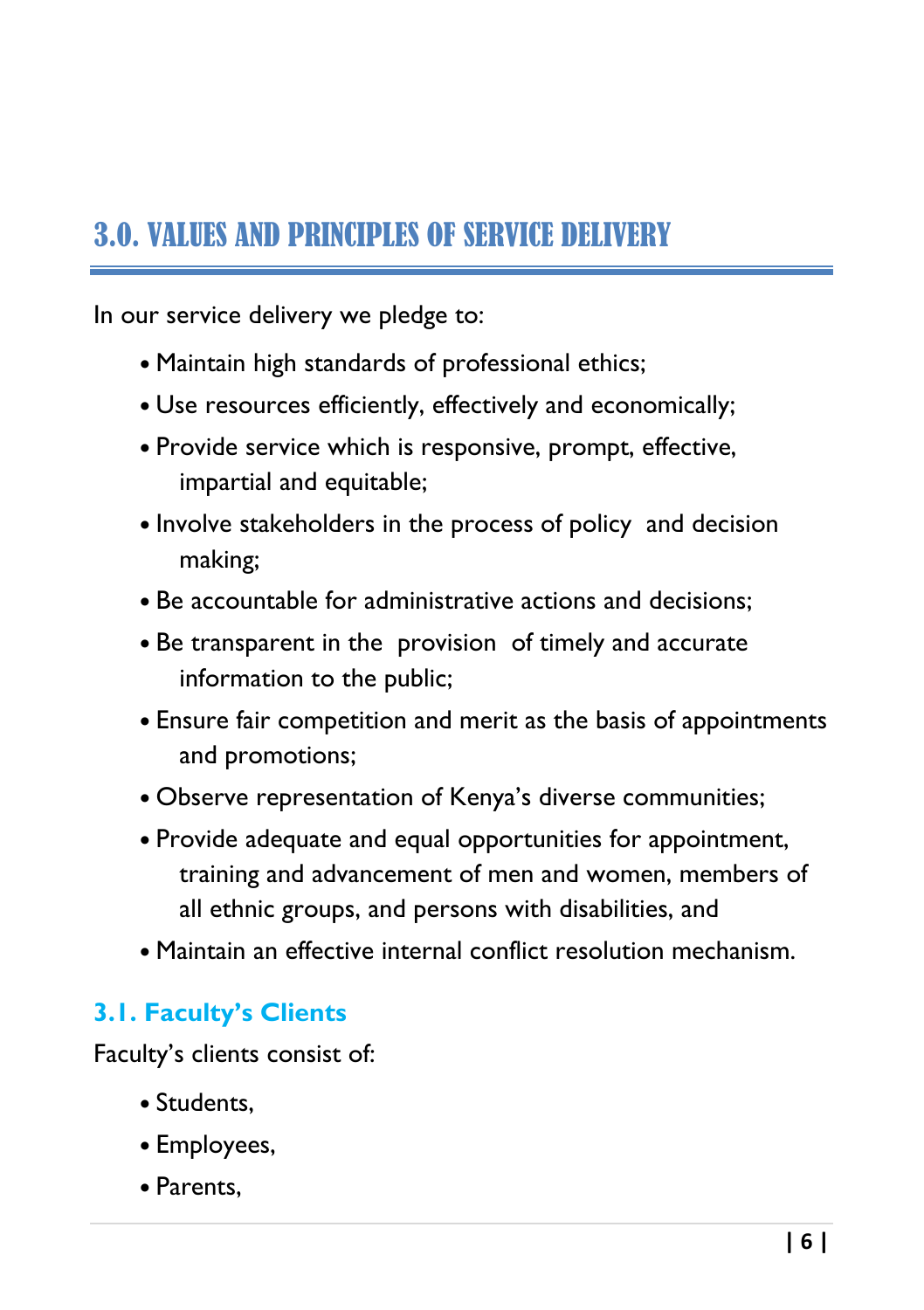- Suppliers,
- Alumni,
- The community, and
- The public.

#### <span id="page-12-0"></span>**3.2. Partners and Stakeholders**

The Faculty's partners and stakeholders comprise:

- Alumni associations,
- Business partners,
- The Commission for University Education,
- Donors,
- Employers,
- External examiners,
- The Higher Education Loans Board,
- Higher learning institutions,
- Industry,
- The Kenya Education Network,
- The Kenya Universities and Colleges Central Placement Service,
- Media,
- The Ministry of Education, Science and Technology
- Neighbours,
- Government departments,
- Training institutions,
- Parents and guardians,
- Professional bodies,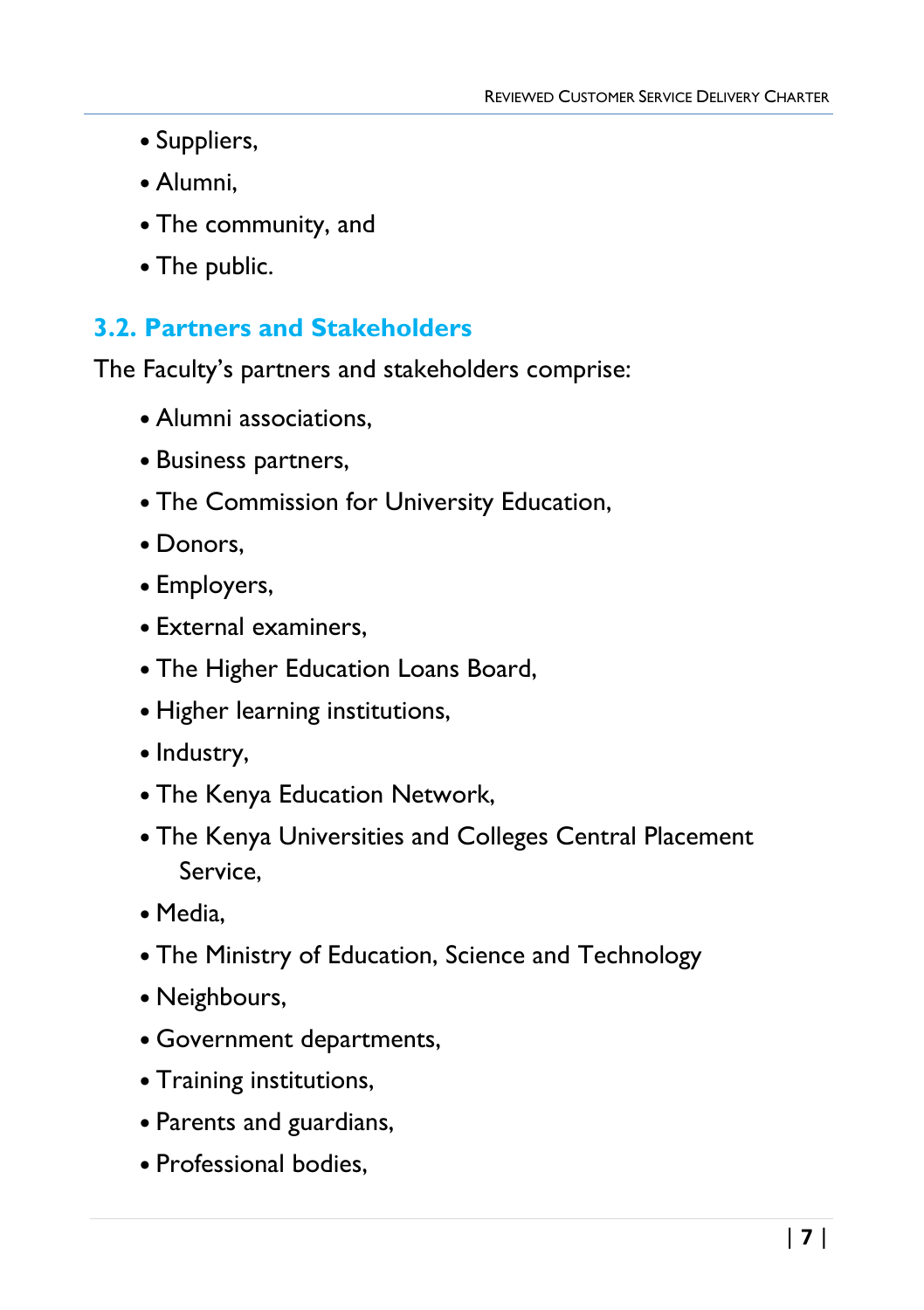- Research collaborators,
- Sponsors,
- Students' organisations,
- Taxpayers, and
- Trade unions.

#### <span id="page-13-0"></span>**3.3. Client Expectations**

Our clients expect:

- Quality and timely services;
- Access to relevant information and feedback;
- Courteous and timely responses to requests, complaints and inquiries;
- Utmost confidentiality in the treatment of personal information provided to the university;
- Application of modern and adaptive information and communication technology facilities;
- Safety and security;
- Healthy and pleasant environment;
- Fairness and equity;
- No soliciting of gifts, money or other favours;
- Integrity and reliability; and
- Customer satisfaction.

#### <span id="page-13-1"></span>**3.4. Client Obligations**

The Faculty expects its clients and stakeholders to:

Treat staff with respect and courtesy;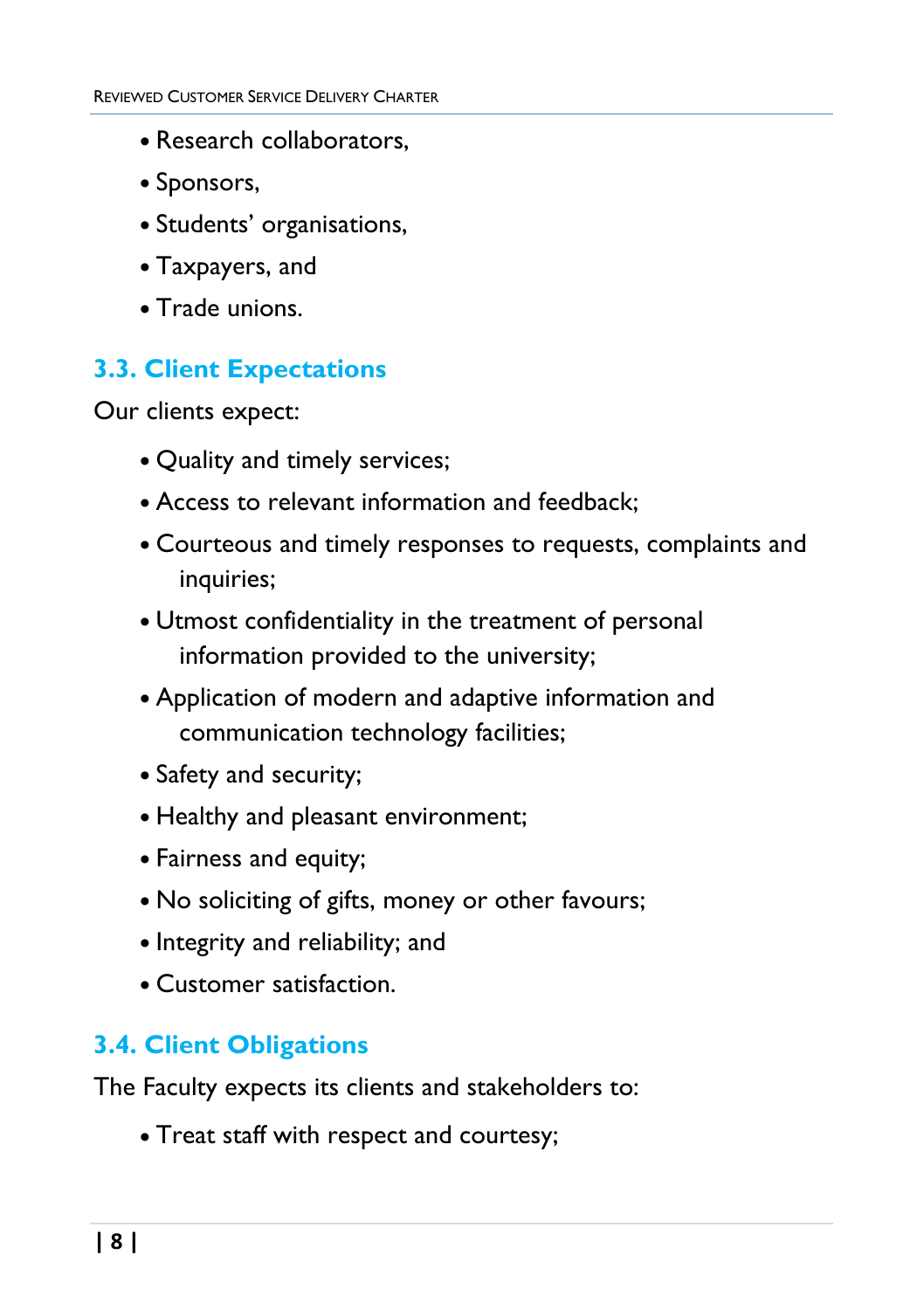- Provide sufficient and accurate information to enable us to respond to requests appropriately;
- Pay all fees and levies promptly where applicable;
- Support Faculty's academic programmes and other related activities;
- Adhere to principles of ethics and integrity;
- Observe university rules and regulations;
- Familiarise themselves with relevant Faculty requirements in relation to their enquiries;
- Provide details of changes in their circumstances as soon as they occur;
- Indicate need for special requirements, such as an interpreter or assistance to understand or access our services;
- Not offer us gifts, money or favours for service;
- Adhere to all statutory and regulatory requirements;
- Report corruption, misconduct and unethical behaviour; and
- Provide feedback and comments.

#### <span id="page-14-0"></span>**3.5. Support Services**

For an efficient management of its functions, the Faculty has support services provided by:

- Faculty Registrar's office
- Departmental Administrators
- Assistant Dean of Students' office
- Procurement Department
- Accounts office
- College Registrars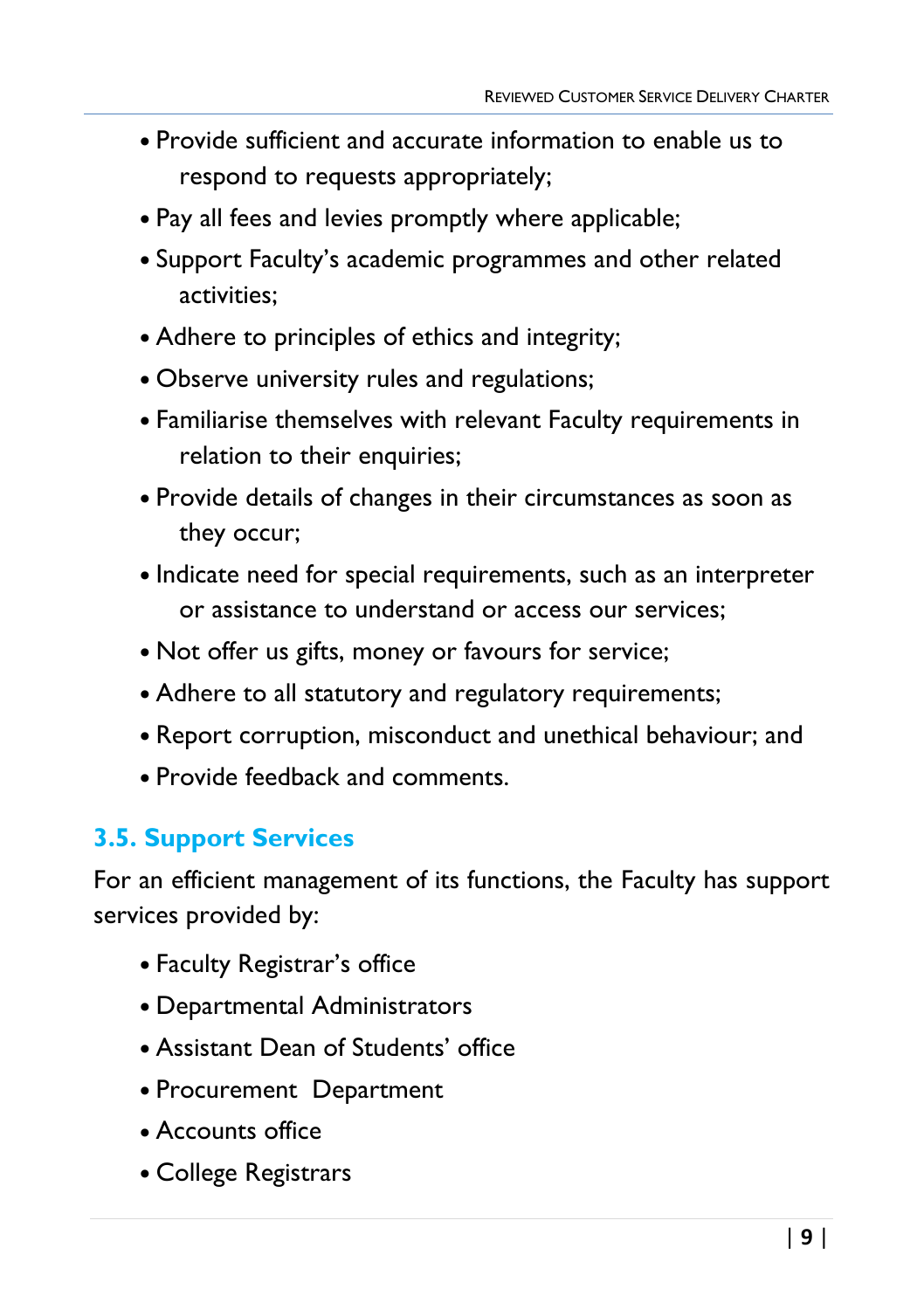<span id="page-15-0"></span>In delivering our services, we pledge to meet the expectations of our clients by ensuring all our services achieve the desirable outcomes as shown below.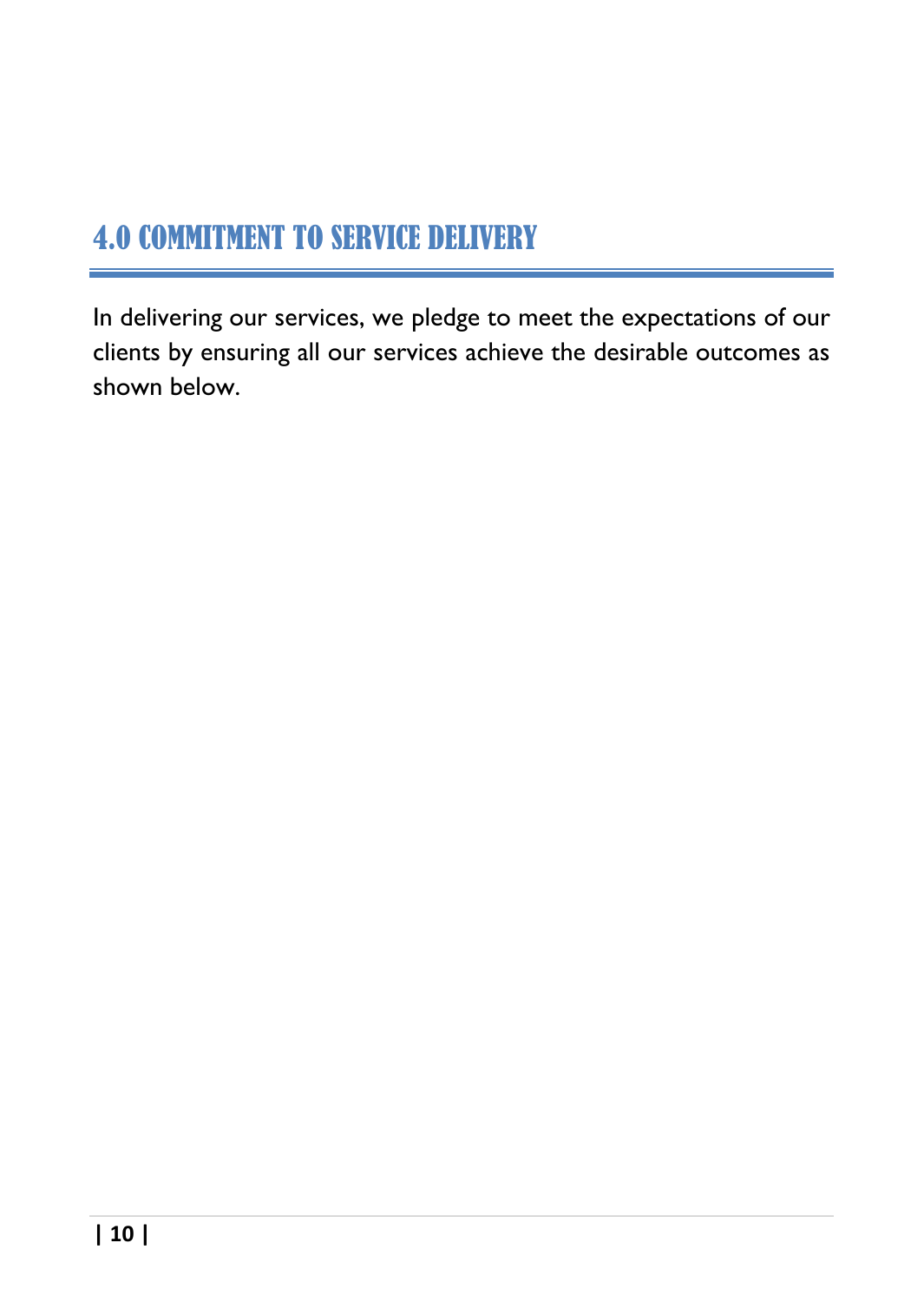| <b>CORE</b><br><b>MANDATE</b> | <b>SERVICE</b>                                                  | <b>REQUIREMENT</b>                                                                | <b>COST</b>                            | <b>TIMELINE</b>                                                                             | <b>KEY</b><br><b>PERFORMANCE</b><br><b>INDICATOR</b>                                                                                   | <b>OUTCOME</b>                                                                |
|-------------------------------|-----------------------------------------------------------------|-----------------------------------------------------------------------------------|----------------------------------------|---------------------------------------------------------------------------------------------|----------------------------------------------------------------------------------------------------------------------------------------|-------------------------------------------------------------------------------|
|                               | Admissions                                                      | <b>Meeting University</b><br>Senate approved<br>minimum admission<br>requirements | <b>NIL</b>                             | Issuance of<br>Admission<br>letter at least<br>one month<br>prior to a<br>reporting<br>date | Compliance with<br>University &<br>other statutory<br>bodies'<br>admission<br>requirements                                             | There shall be at<br>least one intake<br>every year                           |
| <b>TEACHING &amp;</b>         | Teaching                                                        | Payment of<br>prescribed fees &<br>registration                                   | <b>NIL</b>                             | As per Senate<br>approved<br><b>Schedules</b>                                               | Increased pass<br>rate                                                                                                                 | Improved quality<br>and delivery of<br>teaching and<br>learning<br>programmes |
| <b>LEARNING</b>               | Payment of<br>prescribed fees &<br>Examinations<br>registration | <b>NIL</b>                                                                        | As per Senate<br>approved<br>schedules | Issuance of<br>academic<br>transcripts                                                      | Release of<br>examination<br>results at the end<br>of academic year<br>i.e. four weeks<br>after examinations<br>have been<br>conducted |                                                                               |
|                               | Graduation                                                      | Clearance<br>certificate, hire of<br>academic dress and                           | 1,000                                  | September<br>and                                                                            | Issuance of<br>certificates                                                                                                            | Holistic graduates<br>in diverse fields                                       |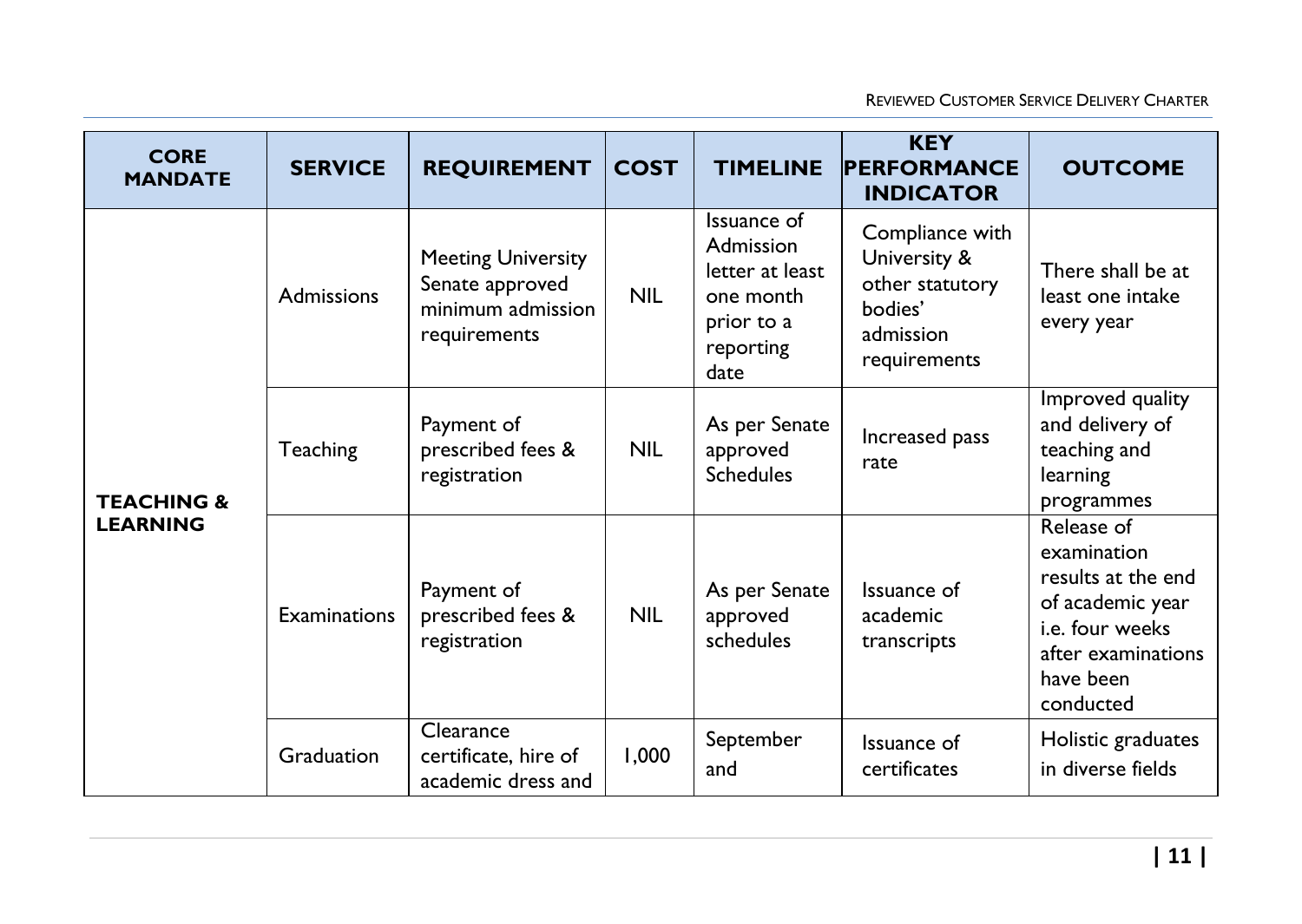| <b>CORE</b><br><b>MANDATE</b>                                            | <b>SERVICE</b>                                                          | <b>REQUIREMENT</b>                                               | <b>COST</b> | <b>TIMELINE</b>                                                                      | <b>KEY</b><br><b>PERFORMANCE</b><br><b>INDICATOR</b>          | <b>OUTCOME</b>                                                              |
|--------------------------------------------------------------------------|-------------------------------------------------------------------------|------------------------------------------------------------------|-------------|--------------------------------------------------------------------------------------|---------------------------------------------------------------|-----------------------------------------------------------------------------|
|                                                                          |                                                                         | payment of<br>prescribed fees                                    |             | December<br>every year                                                               |                                                               |                                                                             |
|                                                                          | Mentorship,<br>counseling<br>and career<br>guidance                     | Adherence to<br>University<br>regulations and<br>Core Values     | <b>NIL</b>  | Within<br>timelines<br>specified in<br>University<br>policies                        | Positive student.<br>culture                                  | Enhanced moral<br>values and culture<br>of responsibility<br>among students |
| <b>STUDENT</b><br><b>AFFAIRS</b>                                         | $Co-$<br>curricular<br>activities                                       | Joining clubs,<br>societies and<br>professional bodies           | <b>NIL</b>  | Every<br>academic<br>year                                                            | Show case<br>student talent in<br>co-curricular<br>activities | Holistic<br>development of<br>students i.e. body,<br>mind and soul          |
|                                                                          | Student<br>welfare<br>services                                          | Fully registered<br>student                                      | <b>NIL</b>  | Senate<br>approved<br>calendar                                                       | Improved<br>student<br>satisfaction                           | Preferred student<br>service provider                                       |
| <b>RESEARCH,</b><br><b>INNOVATION</b><br><b>AND</b><br><b>ENTERPRISE</b> | Supervision<br>of<br>postgraduate<br>research<br>projects and<br>theses | Submission of<br>research projects<br>and theses by a<br>student | <b>NIL</b>  | Feedback<br>from a<br>supervisor to<br>a student<br>should be<br>within two<br>weeks | Contribution of<br>research output<br>to policy               | Increased visibility<br>and uptake of<br>University<br>research output      |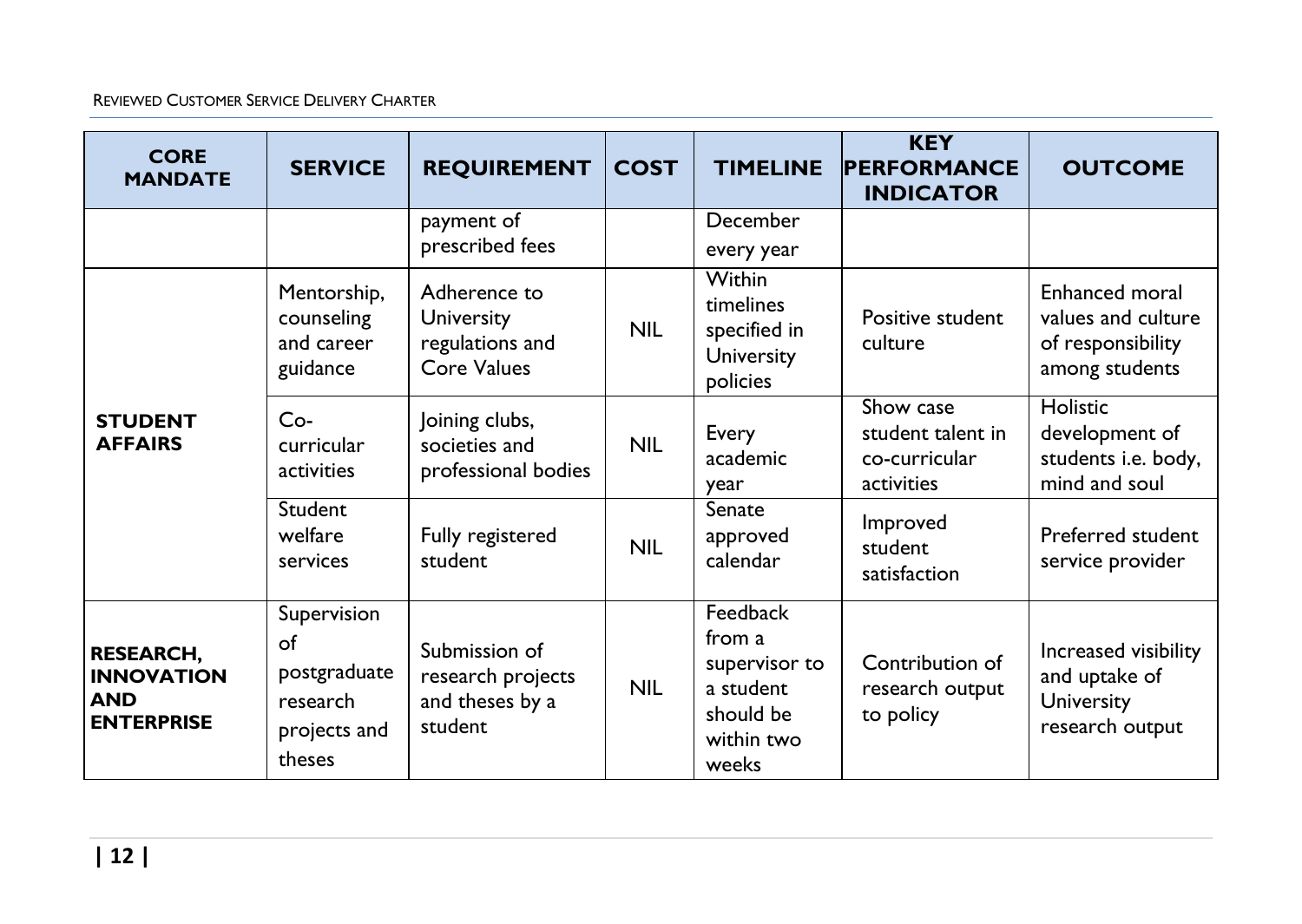| <b>CORE</b><br><b>MANDATE</b>         | <b>SERVICE</b>                                                     | <b>REQUIREMENT</b>                                                | <b>COST</b> | <b>TIMELINE</b>                | <b>KEY</b><br><b>PERFORMANCE</b><br><b>INDICATOR</b>                              | <b>OUTCOME</b>                                                                                      |
|---------------------------------------|--------------------------------------------------------------------|-------------------------------------------------------------------|-------------|--------------------------------|-----------------------------------------------------------------------------------|-----------------------------------------------------------------------------------------------------|
|                                       | Innovation                                                         | Adherence to<br>applicable laws &<br>policies                     | <b>NIL</b>  | Approved<br>calendar           | Projects<br>generated from<br>the University<br>Innovation hub                    | Enhanced role in<br>national<br>innovation<br>ecosystem                                             |
|                                       | Consultancy<br>& Enterprise                                        | Adherence to<br>applicable laws &<br>policies                     | <b>NIL</b>  | Approved<br>calendar           | Growth in<br>research.<br>consultancy and<br>commercializatio<br>n revenue        | Adequate funding<br>to support<br>research,<br>scholarly and<br>creative activities                 |
|                                       | Management<br>of Human<br>Resource                                 | Adherence to<br>statutory,<br>regulatory and<br>relevant policies | <b>NIL</b>  | Senate<br>approved<br>calendar | Improved staff<br>productivity                                                    | Rationalized<br>staffing and<br>productive staff                                                    |
| <b>RESOURCES</b><br><b>MANAGEMENT</b> | Management<br>of Physical<br>facilities &<br><b>Infrastructure</b> | Adherence to<br>statutory,<br>regulatory and<br>policy guidelines | <b>NIL</b>  | Senate<br>approved<br>calendar | Well maintained<br>and accessible<br>physical facilities<br>and<br>infrastructure | Appropriate,<br>adequate and<br>properly<br>maintained<br>physical facilities<br>and infrastructure |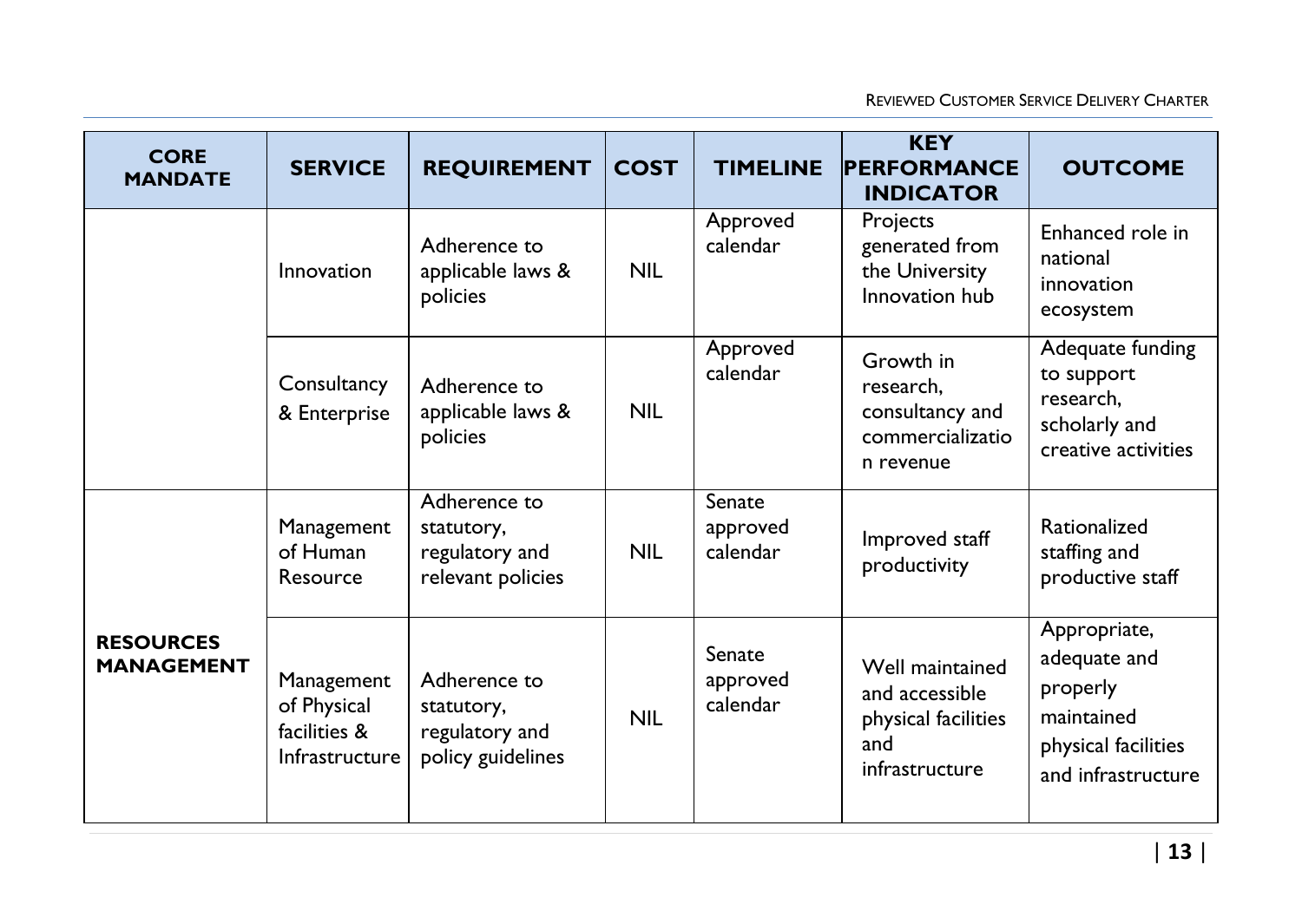| <b>CORE</b><br><b>MANDATE</b>                                 | <b>SERVICE</b>                                              | <b>REQUIREMENT</b>                                                | <b>COST</b> | <b>TIMELINE</b>                                                           | <b>KEY</b><br><b>PERFORMANCE</b><br><b>INDICATOR</b>     | <b>OUTCOME</b>                                            |
|---------------------------------------------------------------|-------------------------------------------------------------|-------------------------------------------------------------------|-------------|---------------------------------------------------------------------------|----------------------------------------------------------|-----------------------------------------------------------|
|                                                               | Management<br>of Financial<br>resources                     | Adherence to<br>statutory,<br>regulatory and<br>policy guidelines | <b>NIL</b>  | As per the<br>approved<br>timelines and<br>in conformity<br>with policies | Improved cash<br>flow and<br>informed<br>decision making | Adequate and<br>sustainable<br>financial resource<br>base |
|                                                               | Faculty<br><b>Branding</b>                                  | Adherence to<br>applicable laws &<br>policies                     | <b>NIL</b>  | Approved<br>calendar                                                      | Improved brand<br>equity & visibility                    | Strong corporate<br>image                                 |
| <b>COMPETITIVENESS</b><br><b>AND IMAGE</b>                    | Engagement<br>with industry                                 | Adherence to<br>applicable laws &<br>policies                     | <b>NIL</b>  | Approved<br>calendar                                                      | Increased<br>industry linkage/<br>partnerships           | Strong industry<br>linkage/<br>partnerships               |
|                                                               | Maintain<br>Competitive<br>ness                             | Adherence to<br>applicable laws &<br>policies                     | <b>NIL</b>  | Approved<br>calendar                                                      | Improved<br>competitiveness<br>and Image                 | Leadership role in<br>the region and<br>beyond            |
| <b>GOVERNANCE,</b><br><b>LEADERSHIP</b><br><b>AND CULTURE</b> | Foster Good<br>Corporate<br>Governance<br>and<br>leadership | Adherence to<br>statutory,<br>regulatory and<br>policy guidelines | <b>NIL</b>  | Approved<br>calendar                                                      | Institutional<br>efficiency and<br>effectiveness         | A pillar of good<br>corporate<br>governance               |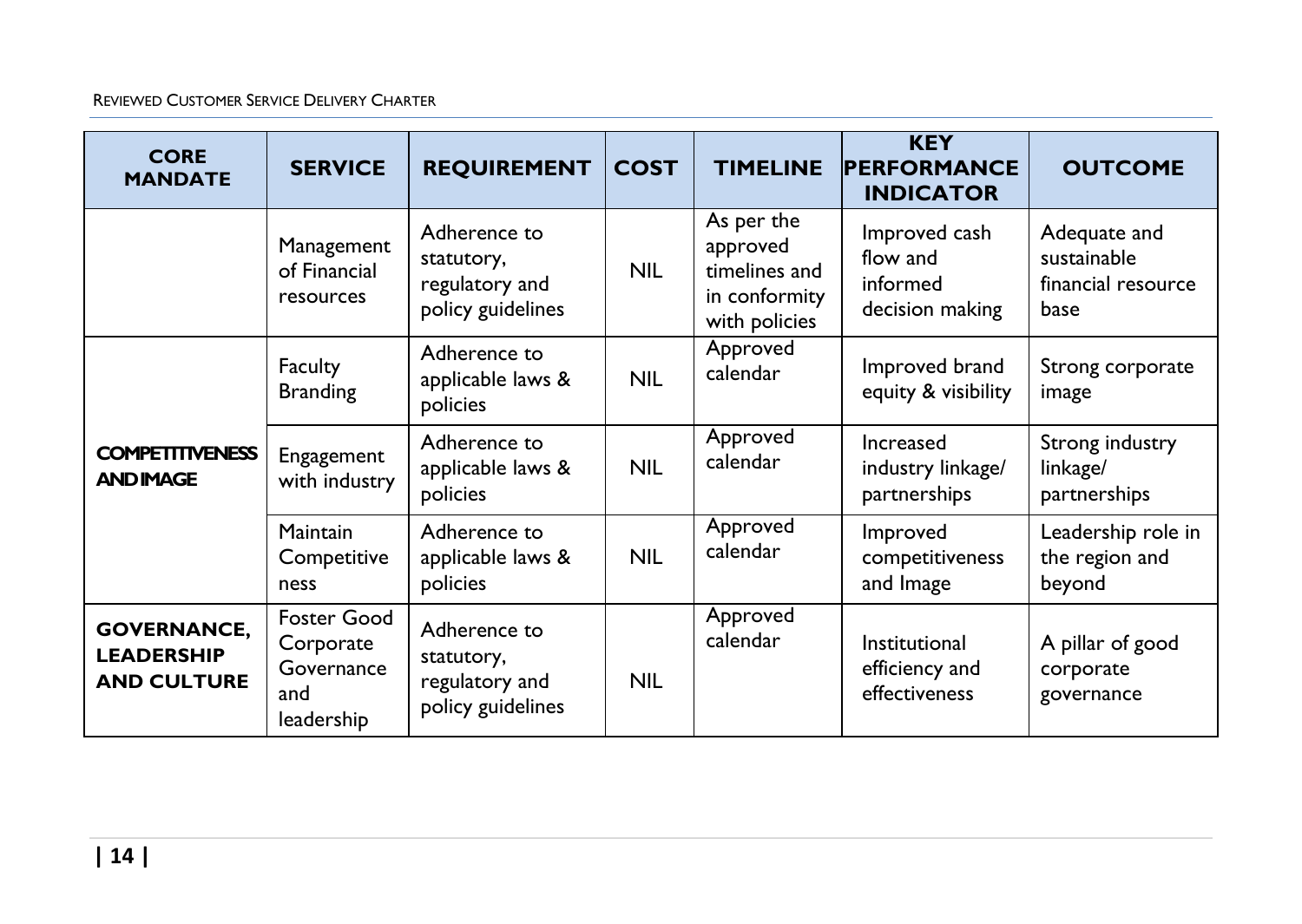| <b>CORE</b><br><b>MANDATE</b> | <b>SERVICE</b>                                          | <b>REQUIREMENT</b>                                                | <b>COST</b> | <b>TIMELINE</b>                                                                              | <b>KEY</b><br><b>PERFORMANCE</b><br><b>INDICATOR</b>                    | <b>OUTCOME</b>                          |
|-------------------------------|---------------------------------------------------------|-------------------------------------------------------------------|-------------|----------------------------------------------------------------------------------------------|-------------------------------------------------------------------------|-----------------------------------------|
|                               | <b>Entrench</b><br>positive<br>institutional<br>culture | Adherence to<br>statutory,<br>regulatory and<br>policy guidelines | <b>NIL</b>  | As per the<br>approved<br>timelines and<br>in conformity<br>with<br>policies&<br>core values | Enhanced<br>commitment.<br>loyalty and<br>responsibility<br>among staff | Institutional<br>optimal<br>performance |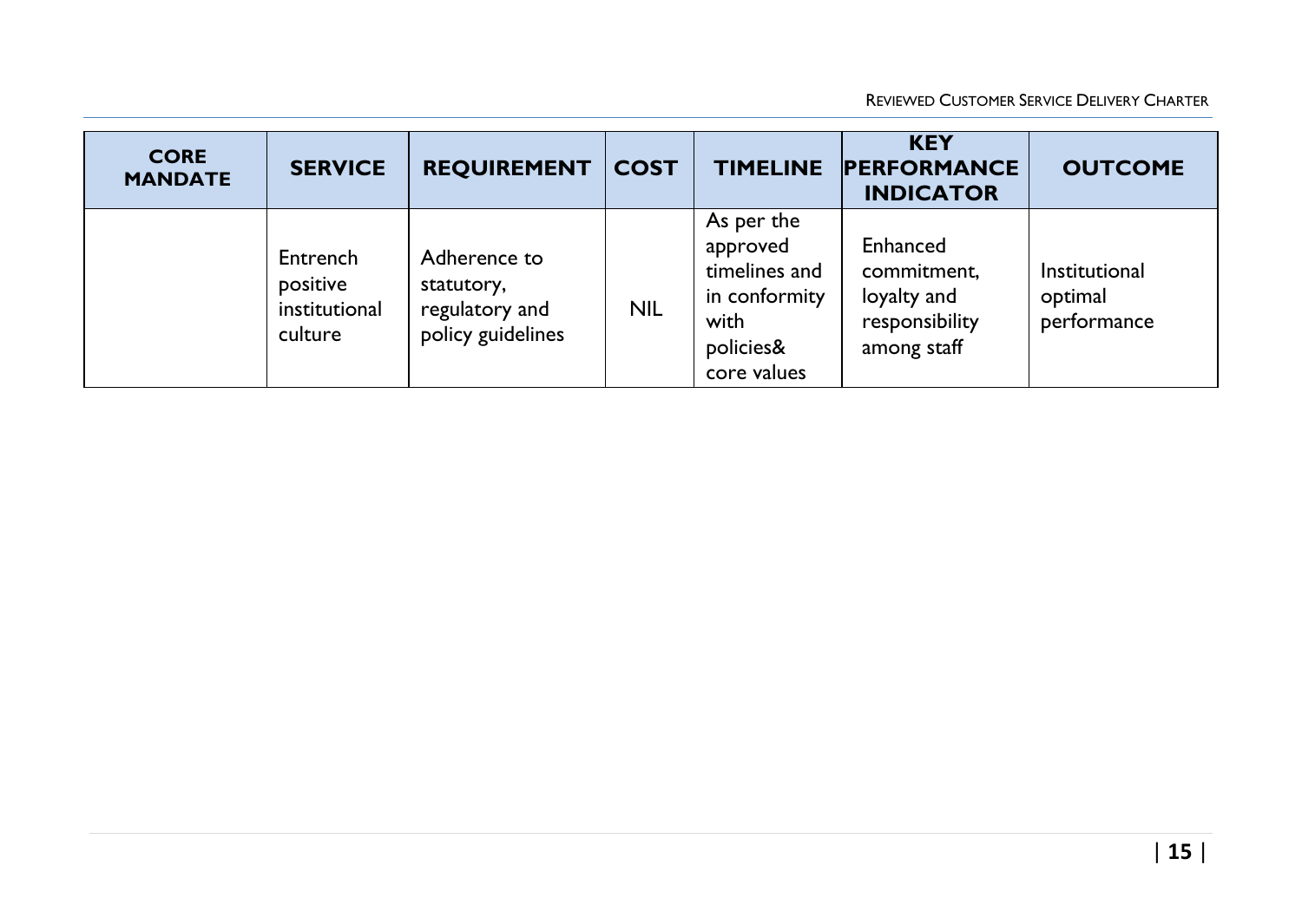#### <span id="page-21-0"></span>5.0. FEEDBACK

- Complaints, compliments and suggestions should be forwarded to the Office of the Dean, Faculty of Engineering.
- Feedback may be channelled via telephone, letters, e-mail, the Faculty's website or suggestion boxes.
- Confidentiality and privacy shall be maintained.
- All feedback shall be addressed within seven working days.

All complaints should be addressed to:

The Dean, Faculty of Engineering University of Nairobi Harry Thuku Road P.O. Box 30197 – 00100, Nairobi Tel: +254 020 4913503/02 E-mail: dean-feng@uonbi.ac.ke Website: engineering.uonbi.ac.ke

Complaints may also be lodged with the Office of the Ombudsman:

The Commission Secretary/Chief Executive Officer Commission on Administrative Justice West End Towers, 2nd Floor Waiyaki Way, Westlands P. O. Box 20414-00200, Nairobi Tel +254 020 2270000/020 2603765/020 2303000/020 2274017 Mobile: +254 772 125 818 Toll free line: 0800 221349 E-mail:info@ombudsman.go.ke **or** complain@ombudsman.go.ke Facebook: ombudsmankenya Twitter:@kenyasombudsman Website: www.ombudsman.go.ke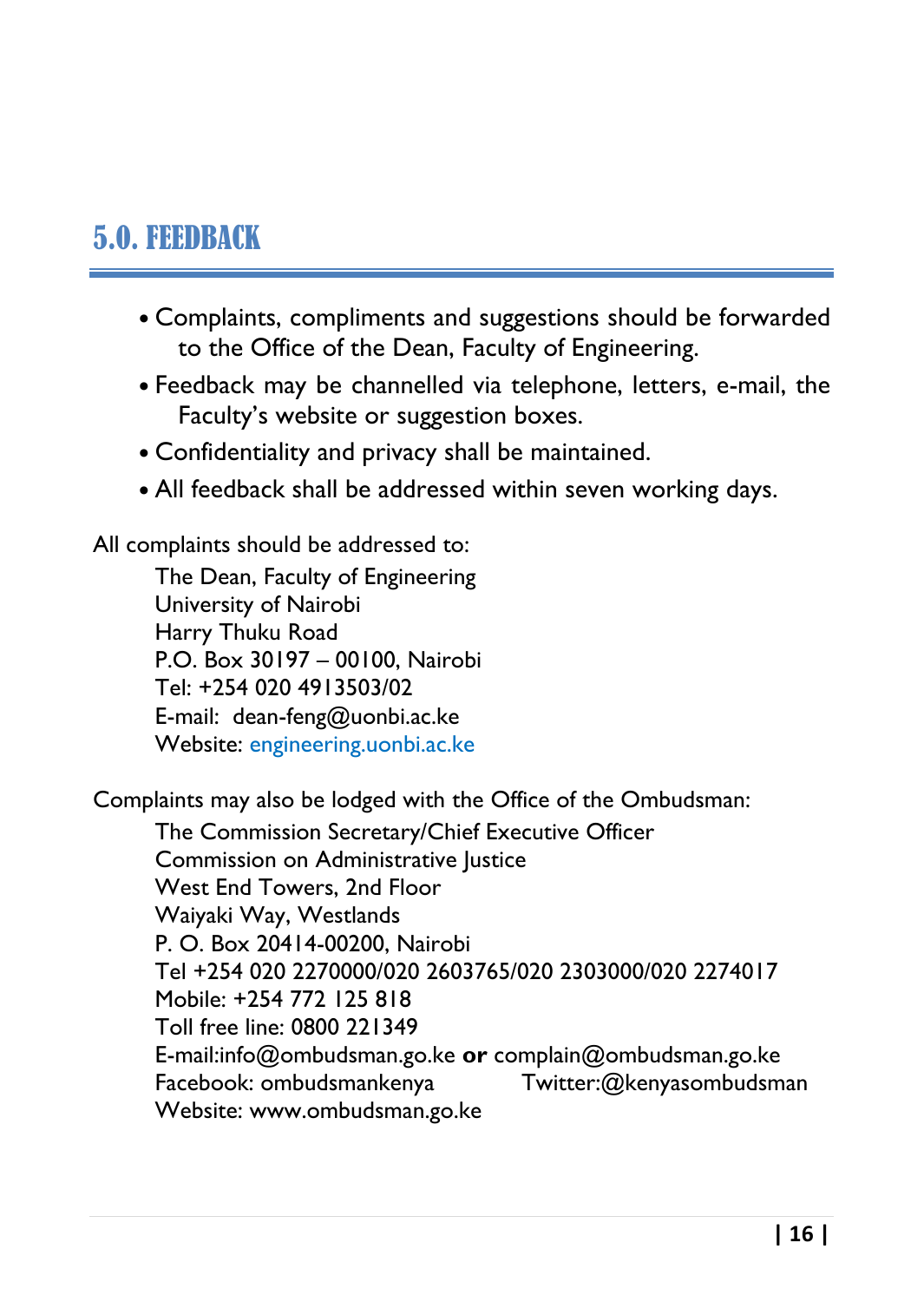#### <span id="page-22-0"></span>6.0. RESOLUTION OF COMPLAINTS

- Complaints shall be acknowledged immediately they are received.
- Complaints shall be addressed on the spot by apologizing, explaining, or taking necessary action to address the complaint within seven working days.
- Investigations on serious cases shall commence immediately and a complainant shall be informed of the action being taken within seven working days. The outcome of investigations and action taken shall be concluded within six months.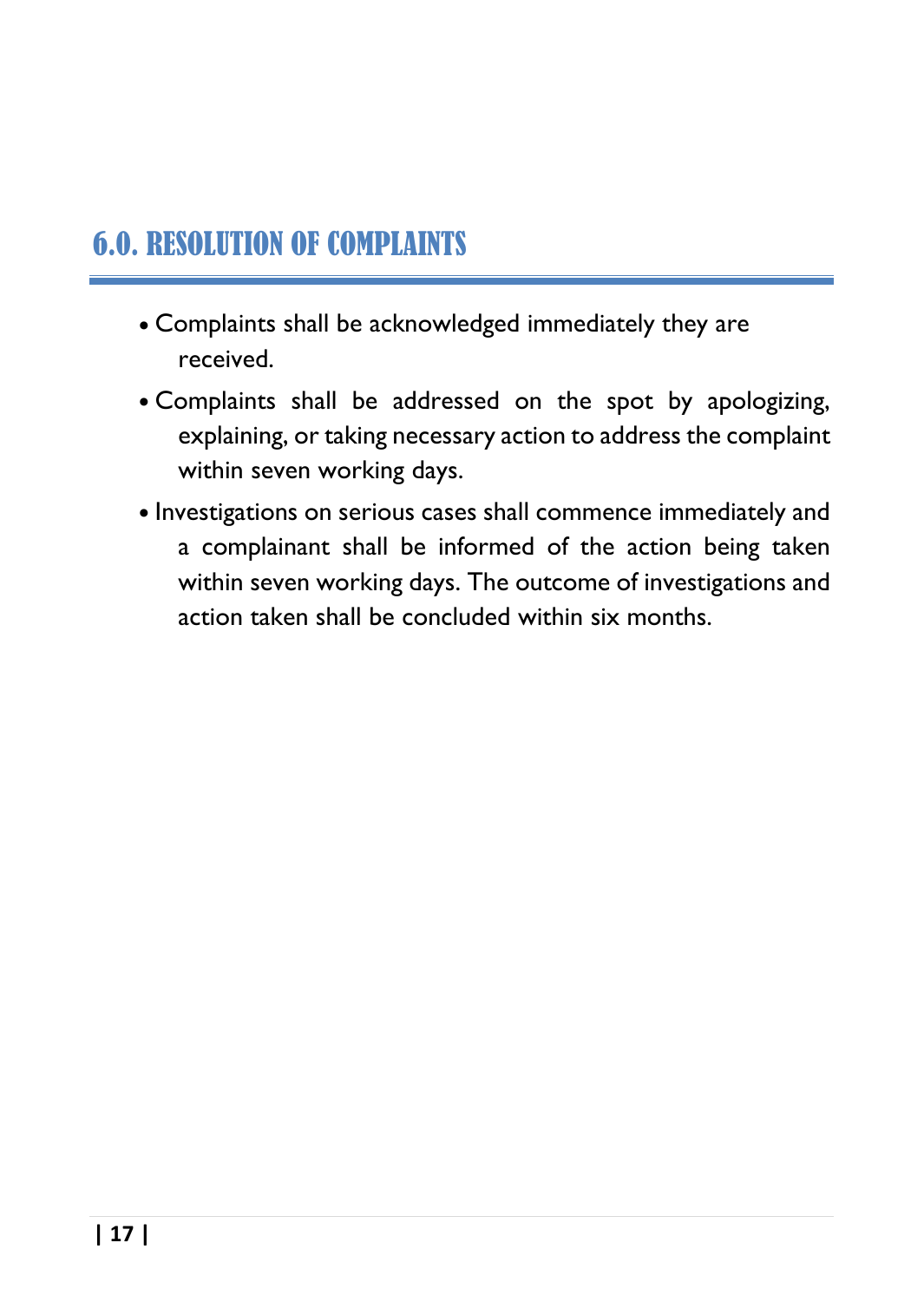<span id="page-23-0"></span>To ensure efficiency and effectiveness in service delivery, the Faculty in consultation with its stakeholders shall review this Service Charter after every five years or whenever need arises.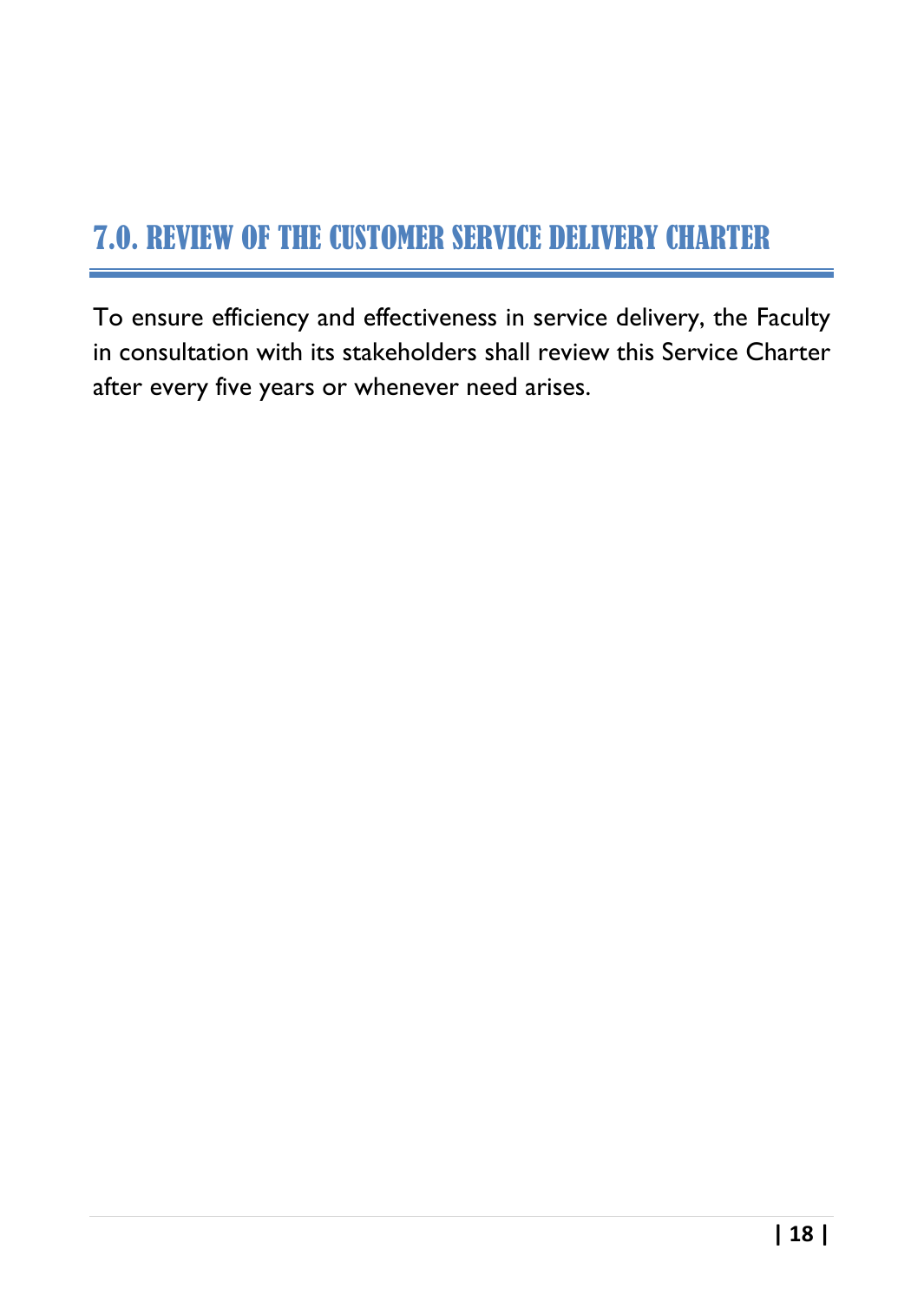### <span id="page-24-0"></span>8.0. CONTACTS

The following are the e-mail addresses of key offices of the Faculty:

| <b>Office</b>                                                              | <b>E-mail Address</b>              |
|----------------------------------------------------------------------------|------------------------------------|
| Dean's office – Faculty of Engineering                                     | dean-feng@uonbi.ac.ke              |
| Registrar's Office - Faculty of Engineering                                | registrar-feng@uonbi.ac.ke         |
| <b>Department of Civil and Construction</b><br><b>Engineering</b>          | civileng@uonbi.ac.ke               |
| <b>Department of Environmental and Biosystems</b><br><b>Engineering</b>    | uon-ebe@uonbi.ac.ke                |
| <b>Department of Electrical and Information</b><br><b>Engineering</b>      | dept-elec@uonbi.ac.ke              |
| <b>Department of Geospatial and Space</b><br><b>Technology Engineering</b> | surveying@uonbi.ac.ke              |
| <b>Department of Mechanical and Manufacturing</b><br><b>Engineering</b>    | dept-<br>mmengineering@uonbi.ac.ke |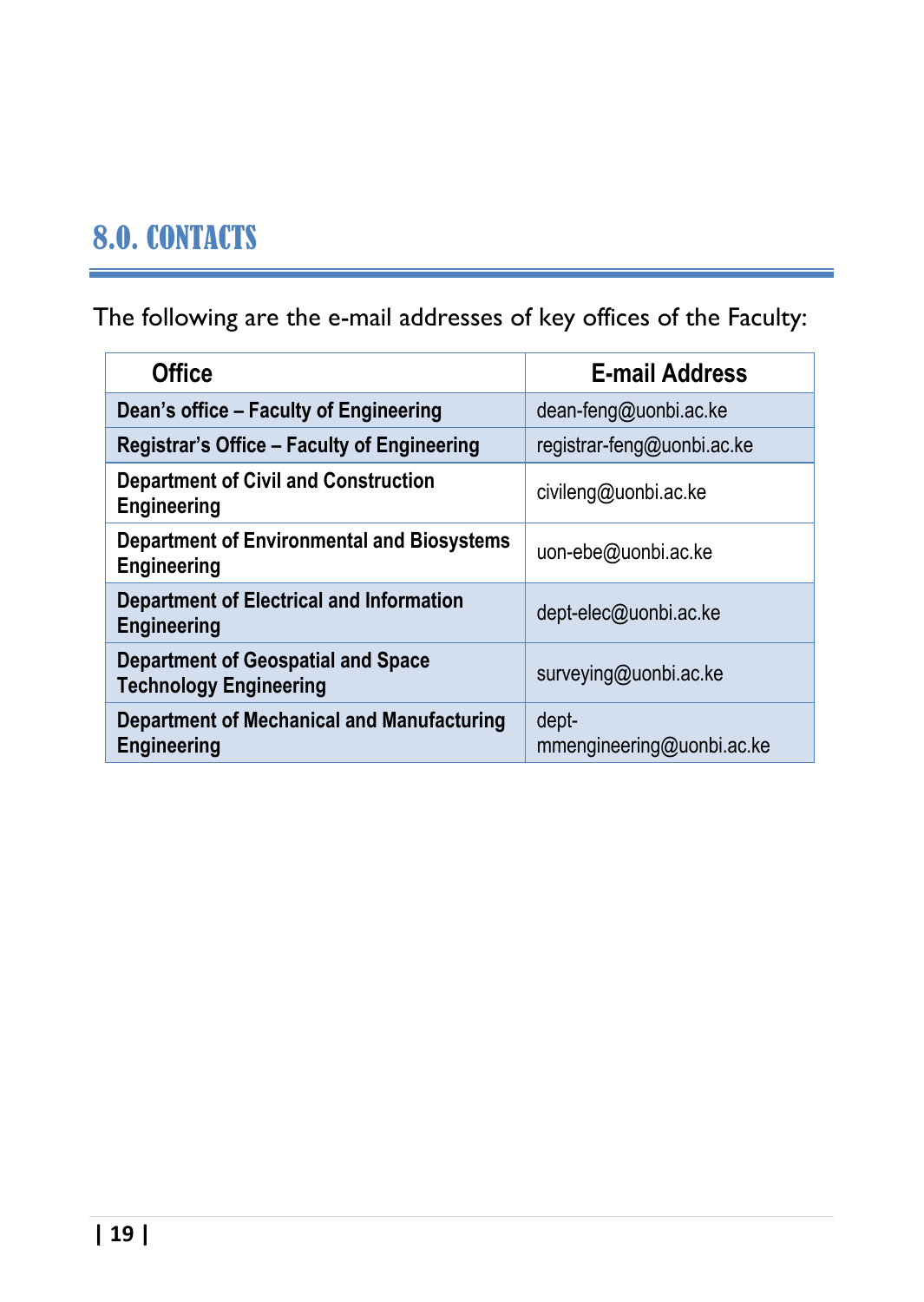#### **Contacts:**

Deans Office, Faculty of Engineering University of Nairobi Harry Thuku Road P.O. Box 30197 – 00100, Nairobi Tel: +254 020 4913503/02 E-mail: dean-feng@uonbi.ac.ke Website: engineering.uonbi.ac.ke